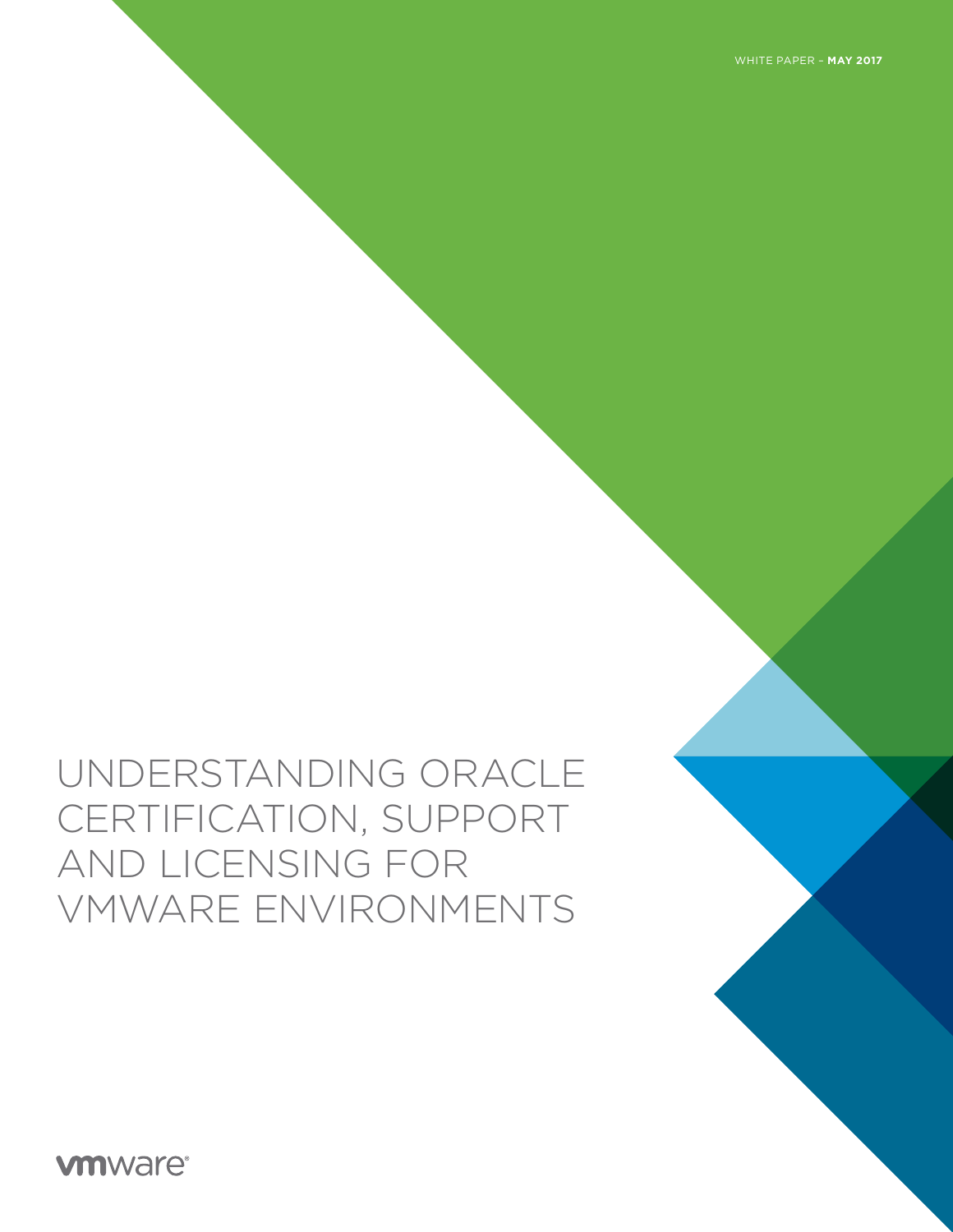# Table of Contents

| Introduction                                                     | 3                    |  |
|------------------------------------------------------------------|----------------------|--|
| Oracle Certification and Support for VMware Environments         |                      |  |
| Oracle Licensing in VMware Environments                          |                      |  |
| Summary<br>Resources                                             | $12^{1}$<br>$12^{1}$ |  |
| Appendix 1: VMware Advantage                                     |                      |  |
| Hypervisor Architectures Do Matter                               | 13                   |  |
| Appendix 2: Oracle Support for Oracle Products Running on VMWare | 15                   |  |
| Appendix 3: VMware Support for Oracle Products Running on VMware | 16                   |  |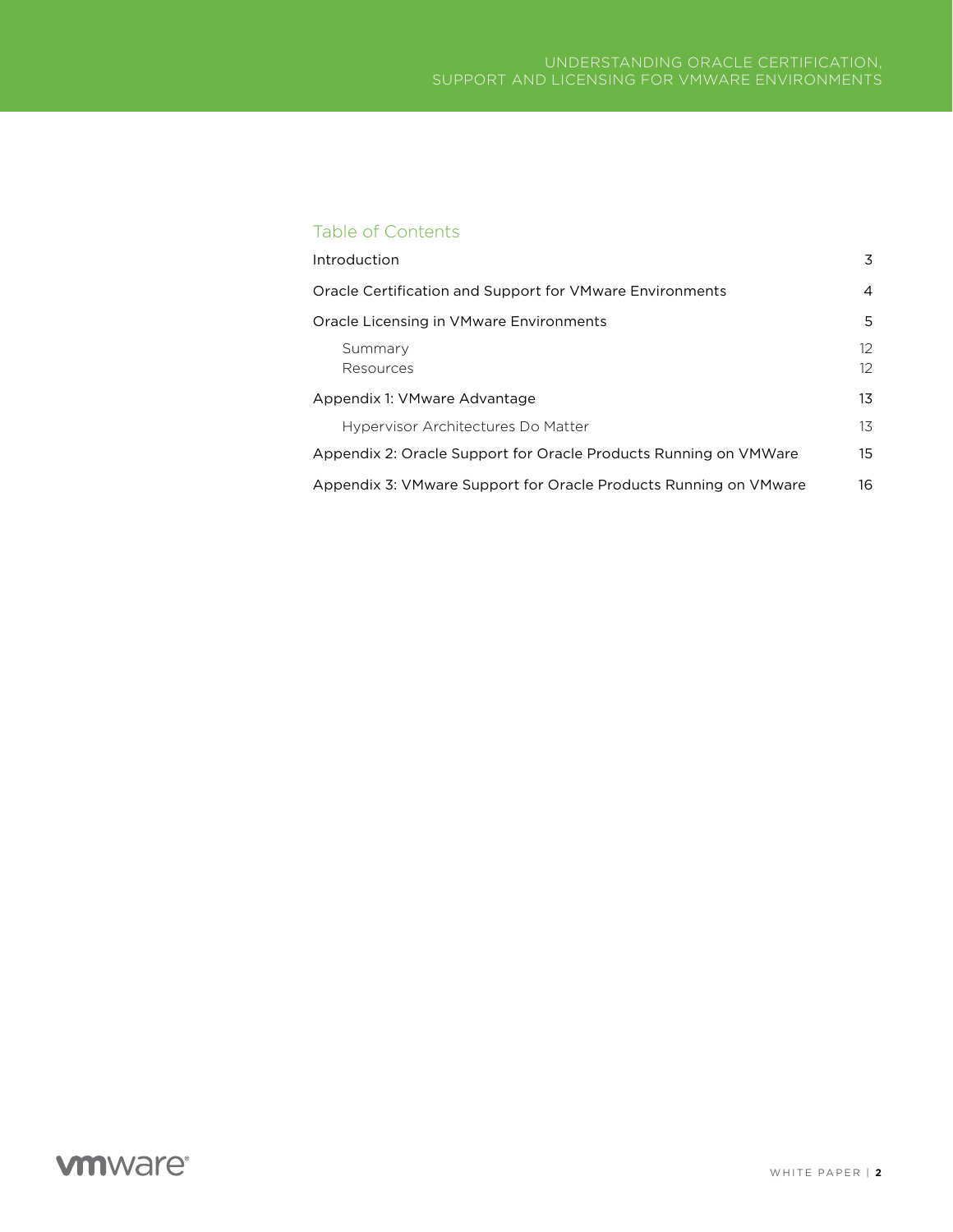<span id="page-2-0"></span>Oracle databases, middleware and applications are increasingly running on the VMware vSphere® platform. Recent studies in both 2014 and 2016 conducted by Database Trends and Analysis of the Independent Oracle Users Group (IOUG) show that over seventy percent of the membership of that user group is using vSphere as a platform for Oracle implementations. In addition, VMware studies show that over 40 percent of the VMware customer base is using vSphere as the platform of choice for Oracle databases. Driving this rapid adoption is the fact that VMware delivers an industry-leading intelligent virtual infrastructure that maximizes performance, scalability and availability while enabling fully automated disaster recovery, better-than-physical security, and proactive management of service levels. Here is a summary of the benefits of virtualizing mission-critical Oracle applications on VMware. (To learn more about the VMware advantage, see Appendix 1.)

#### Improve quality of service:

- Better application performance with dynamic scalability and resource allocation
- Outstanding virtual machine scalability providing up to 128vCPUs and 4TB of RAM per virtual machine
- Enhanced availability and automated disaster recovery (DR) for all applications

#### Increase efficiency:

- Lower hardware and software costs with 3-10x consolidation ratios being common
- Reduced operating expenditures (OpEx) with intelligent policy management Accelerate time to market:
- Provisioning times reduced from weeks to minutes
- Streamlined testing/development cycles

Despite the widespread, tenured virtualization of Oracle applications, some Oracle licensees still have questions regarding the impact of virtualization on Oracle support and licensing. The purpose of this guide is to provide customers with information regarding certification, support and licensing of Oracle on VMware vSphere.

This information is based on the experience and knowledge that VMware and proponents of its technology have acquired from over a decade during which VMware has successfully virtualized the majority of Oracle workloads on vSphere.

This guide does not provide legal advice concerning a customer's license or support agreement with Oracle or any other third party. Rather, this guide is intended to help customers understand the issues and be better prepared for optimal licensing interaction with Oracle and third party vendors.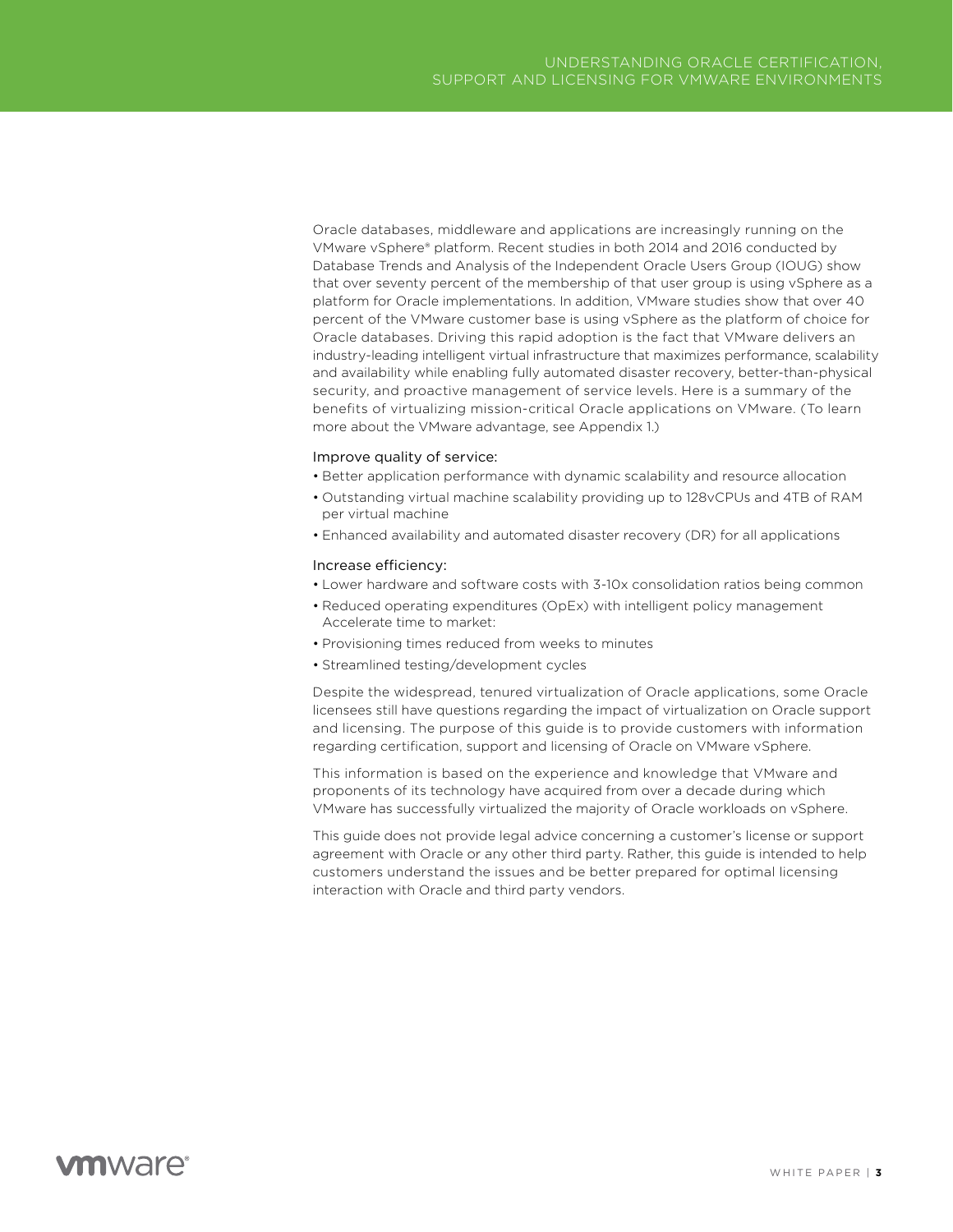# <span id="page-3-0"></span>1. Oracle Certification and Support for VMware Environments

Oracle has an official support policy for virtualization on VMware vSphere, articulated in MyOracleSupport Document ID #249212.1, which customers can access with a valid MyOracleSupport login. A copy of the document also appears in Appendix 2 of this guide. In November 2010, Oracle expanded this support policy to include Oracle Real Application Clusters (RAC) on vSphere. We see this as a tacit acknowledgment by Oracle that customers are increasingly running even their most mission-critical systems on vSphere, and that the vSphere platform is technically sound for running these applications.

# 1.1 Certification

Oracle does not certify any third party infrastructure elements below the operating system. For example, Oracle does not certify any traditional HP, Dell or IBM hardware platform. But customers don't allow this to limit their choice to deploying only on Oracle (formerly Sun) hardware, and instead most customers exercise their options by deploying on noncertified hardware.

Similarly, in a virtualized environment, Oracle officially certifies only its own Oracle VM platform. Rigorous testing spanning years has occurred across the different layers of VMware stacks involving Oracle-certified operating systems. We believe that customers should choose the system stack components that best meets their needs at both the hypervisor and physical layers.

# 1.2 Support

Oracle has an official support statement for VMware.

The Oracle support policy states that "Oracle will only provide support for issues that either are known to occur on the native OS, or can be demonstrated not to be as a result of running on VMware." This statement may create a perception that customers are somehow at risk, but the preponderance of customers that have virtualized Oracle on VMware have done so after carefully weighing the benefits against this implied risk. We believe that three considerations are especially relevant to this assessment:

- You can evaluate the risk by considering the following facts:
- VMware does not modify the native OS, so the solution Oracle provides for the native OS is fully expected to work for that same OS running on VMware.
- VMware has received no reports of incidents in which vSphere was determined to have induced a functional bug in the Oracle application or database.
- At worst, Oracle might ask a customer to reproduce the issue on a physical server, particularly if Oracle's solution does not work. This request is rarely made. Even in the physical world, Oracle reserves the right to request reproduction on different physical hardware.
- You can negotiate the terms in your support agreement with Oracle and insist that Oracle provide you with the support commitment that meets your needs, including unqualified support for Oracle products running on vSphere.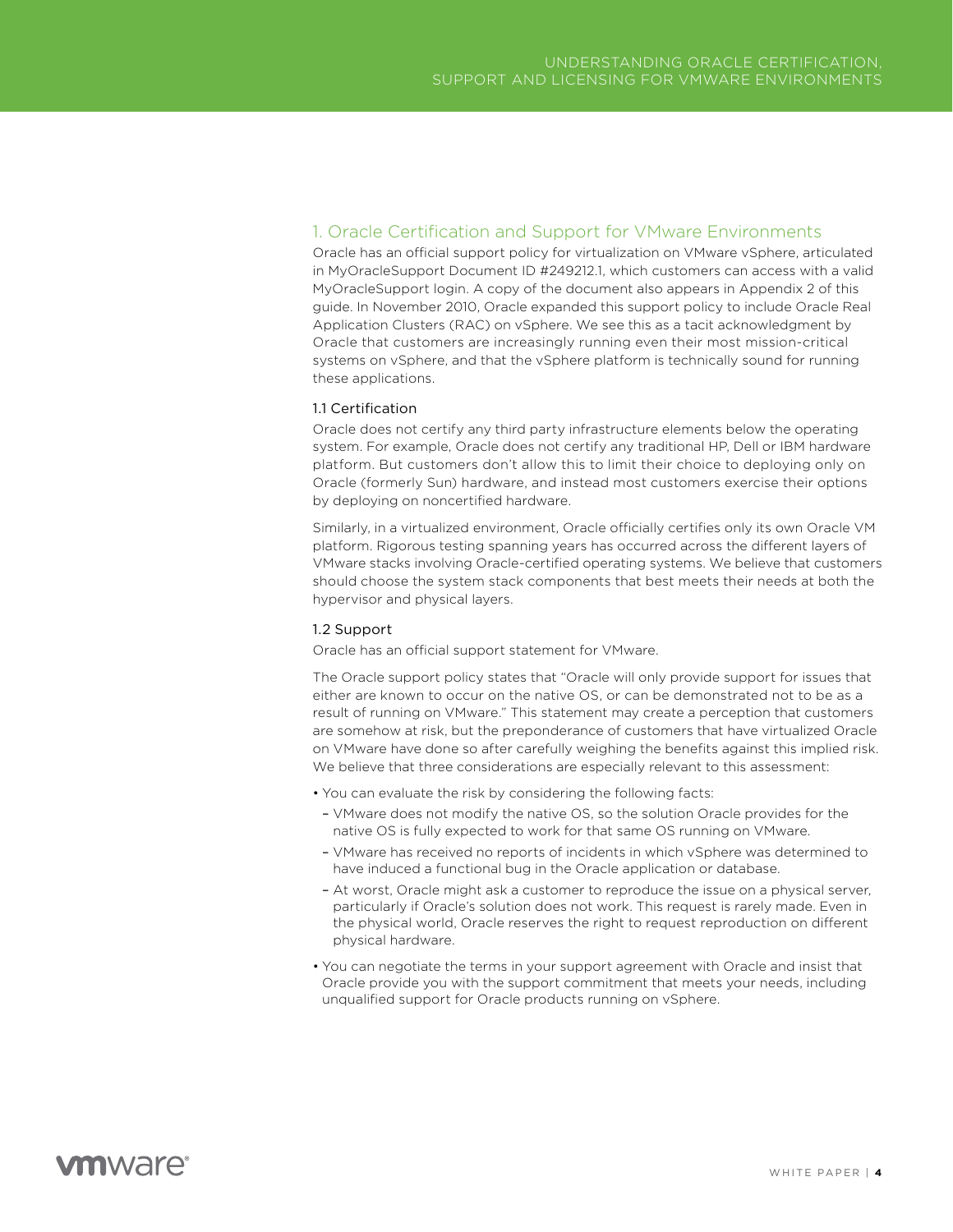<span id="page-4-0"></span>• VMware has its own policy to support customers running Oracle applications on VMware, available at [https://www.vmware.com/support/policies/oracle-support.](https://www.vmware.com/support/policies/oracle-support.html) [html](https://www.vmware.com/support/policies/oracle-support.html). If required, VMware will take ownership of the support request and pursue rapid resolution, in collaboration with the Oracle support organization through TSANet as needed. VMware will re-platform the workload to physical in its labs if necessary. Because VMware customers virtualize all types of Tier 1 applications, we have significant expertise in making this a seamless support experience. [https://www.vmware.com/files/pdf/solutions/oracle/VMware-Oracle-Support-](https://www.vmware.com/files/pdf/solutions/oracle/VMware-Oracle-Support-Affirmation.pdf)[Affirmation.pdf](https://www.vmware.com/files/pdf/solutions/oracle/VMware-Oracle-Support-Affirmation.pdf)

<https://www.vmware.com/support/policies/oracle-support>

# 2. Oracle Licensing in VMware Environments

Many Oracle products, including the database, have license metrics that involve physical processor counts. VMware vSphere enables you to consolidate multiple workloads in the form of virtual machines on a single physical host. Additionally, VMware enables you to move these virtual machines across hosts with VMware vSphere vMotion®, VMware Distributed Resource Scheduler™ (DRS) and High Availability (HA). When running products with license metrics that involve physical processor counts on vSphere, customers should ensure the following:

- Virtual machines are running on processor cores fully licensed for Oracle.
- Virtual machine movement is restricted to hosts that are fully licensed for Oracle.
- Virtual machine execution and inter-host movements are tracked so that customers are able to demonstrate compliance with Oracle's requirements.

### 2.1 Hosts: License All CPUs in a Host for Oracle

In the case of a fully licensed host, customers are allowed to run an unlimited number of virtual machines and application instances on that host without additional licenses, up to that host's capacity, of course.

The following table outlines the main CPU-licensing strategies, and explains when customers need to license all the CPUs in the host.

| LICENSING ALL CPUS IN A HOST                                                                                                                                                                                                                                                                         | LICENSING A SUBSET OF CPUS IN THE HOST                                                                                                      |
|------------------------------------------------------------------------------------------------------------------------------------------------------------------------------------------------------------------------------------------------------------------------------------------------------|---------------------------------------------------------------------------------------------------------------------------------------------|
| For multicore hosts, customers typically license<br>all the CPUs for Oracle and load many virtual<br>machines running Oracle applications onto this<br>fully licensed host. This approach enables<br>customers to consolidate Oracle licenses by<br>better utilizing the licensed physical capacity. | As Oracle's rules are processor-based,<br>customers are free to use vSphere CPU Affinity<br>to restrict virtual machines to licensed cores. |
| Customers who do not have enough Oracle<br>applications to fully utilize entire multicore<br>systems typically choose to use systems with<br>fewer cores. Some customers disable sockets via<br>BIOS since CPUs can sometimes be less<br>expensive than Oracle licenses.                             |                                                                                                                                             |

Table 1. CPU Licensing Strategies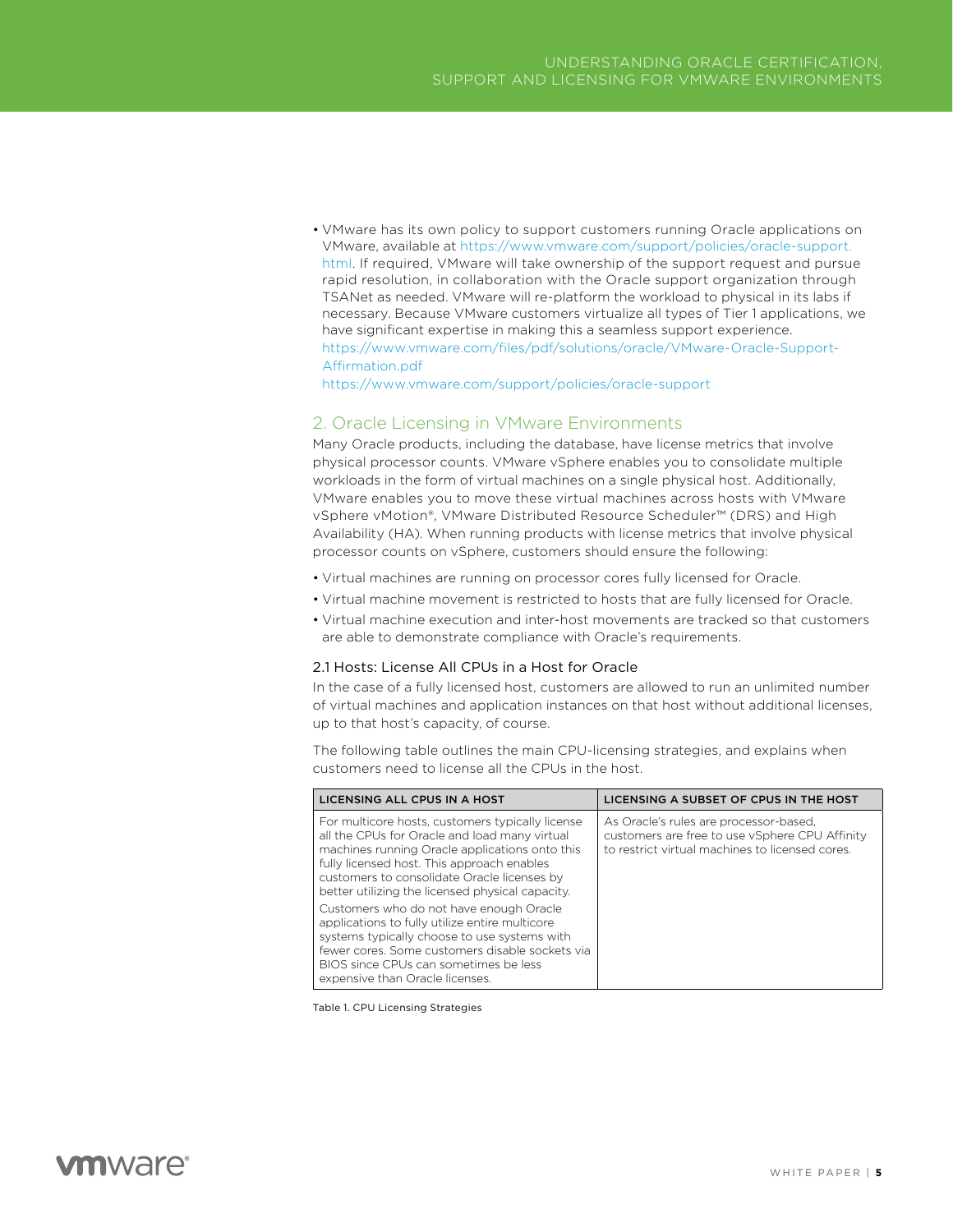# 2.2 Clusters: Fully Licensed Versus Partially Licensed Clusters

In a vSphere environment, multiple hosts are typically clustered together, enabling virtual machines to move freely between the hosts by means of vMotion, Distributed Resource Scheduler, VMware HA, and VMware Fault Tolerance. In a vSphere cluster, there are two distinct Oracle licensing scenarios to consider. In the first scenario, all the hosts in the cluster are fully licensed to run the Oracle product (fully licensed clusters). In the second scenario, only a subset of the hosts in the cluster are licensed for Oracle (partially licensed clusters).

#### Scenario A: Fully Licensed Clusters

When a customer has enough Oracle application instances to justify creating a dedicated cluster for those applications, all the hosts in the cluster can be fully licensed for the application. This approach has multiple advantages:

- Customers can deploy an unlimited number of virtual machines running the Oracle application on the cluster. In essence, the cluster becomes an "all you can eat" cluster from an Oracle licensing standpoint. Typically, this enables a significant reduction in licensing requirements by consolidating physical processors and licenses by as much as 3-10X.
- Customers can take advantage of VMware software's many advanced features, such as Distributed Resource Scheduler and VMware HA, to get the highest possible infrastructure utilization and further reduce licensing costs.



Figure 1. Licensing Example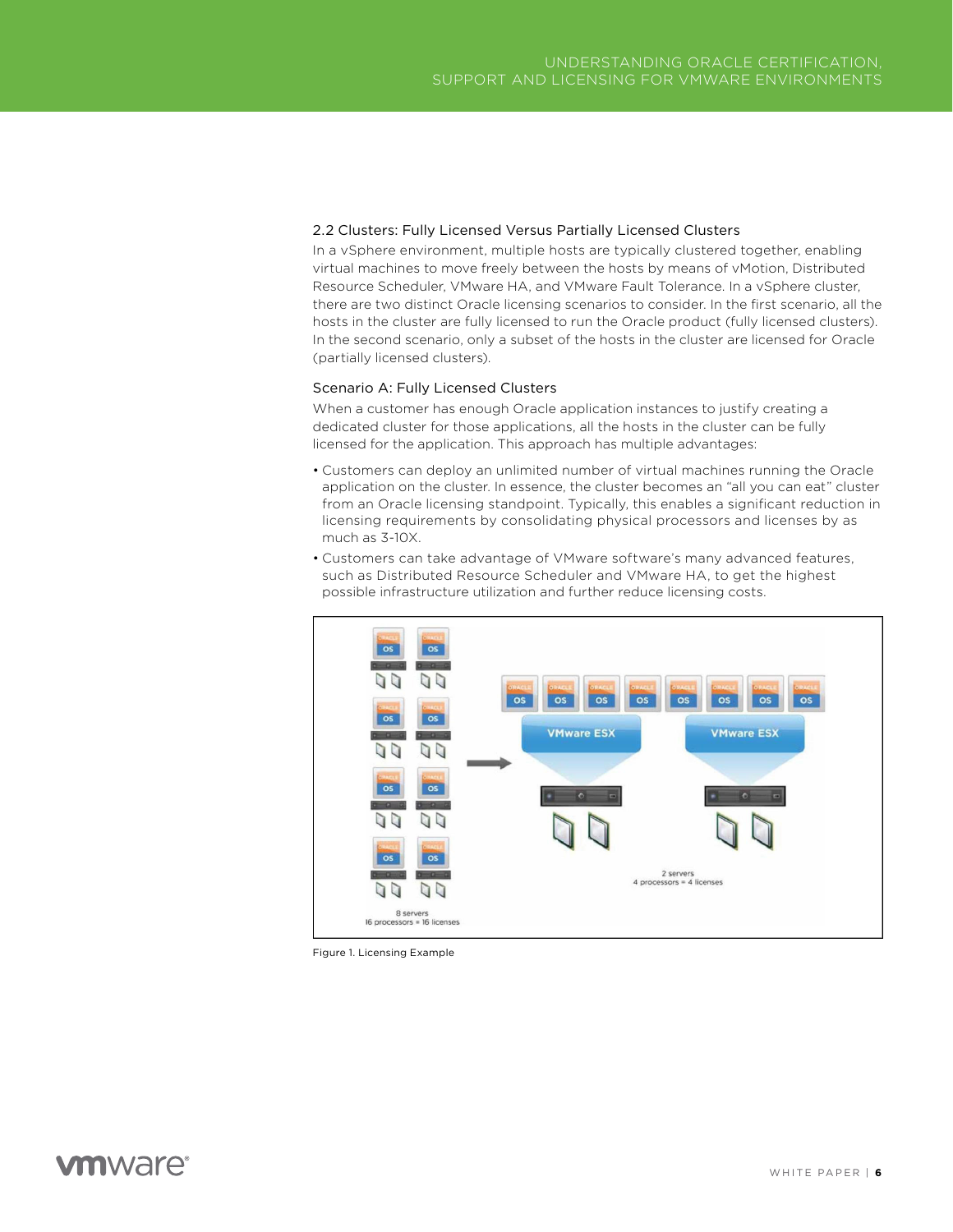# Scenario B: Partially Licensed Clusters

When a customer does not have enough Oracle program instances to justify creating a dedicated cluster for those applications, only a subset of the hosts in the cluster are licensed for the Oracle program. In this situation, the customer must restrict the movement of Oracle application instances and virtual machines to only those hosts that are licensed to run the product.

In this case, DRS Host Affinity rules can be used to appropriately restrict the movement of virtual machines within the cluster. DRS Host Affinity is a vSphere feature that enables you to ensure that your Oracle applications are restricted to move only between a subset of the hosts—that is, not all hardware in the cluster is "available" to the Oracle software. DRS Host Affinity is a clustering technology, not a mechanism for soft or hard partitioning of individual servers. It enables you to design your environment such that the Oracle workloads are free to run on fully licensed hosts inside the cluster. Customers can easily maintain records for compliance purposes as explained in section 2.3.

The advantages of this approach are similar to the advantages achieved with a fully licensed cluster. Because customers are typically able to increase the utilization of licensed processors, they reduce license requirements.

#### 2.3 Tracking Virtual Machine Movements for Compliance

With VMware vMotion and DRS technologies you can migrate a live virtual machine running Oracle software from Host A to Host B for server maintenance or loadbalancing purposes.



Figure 2. Virtual Machine Migration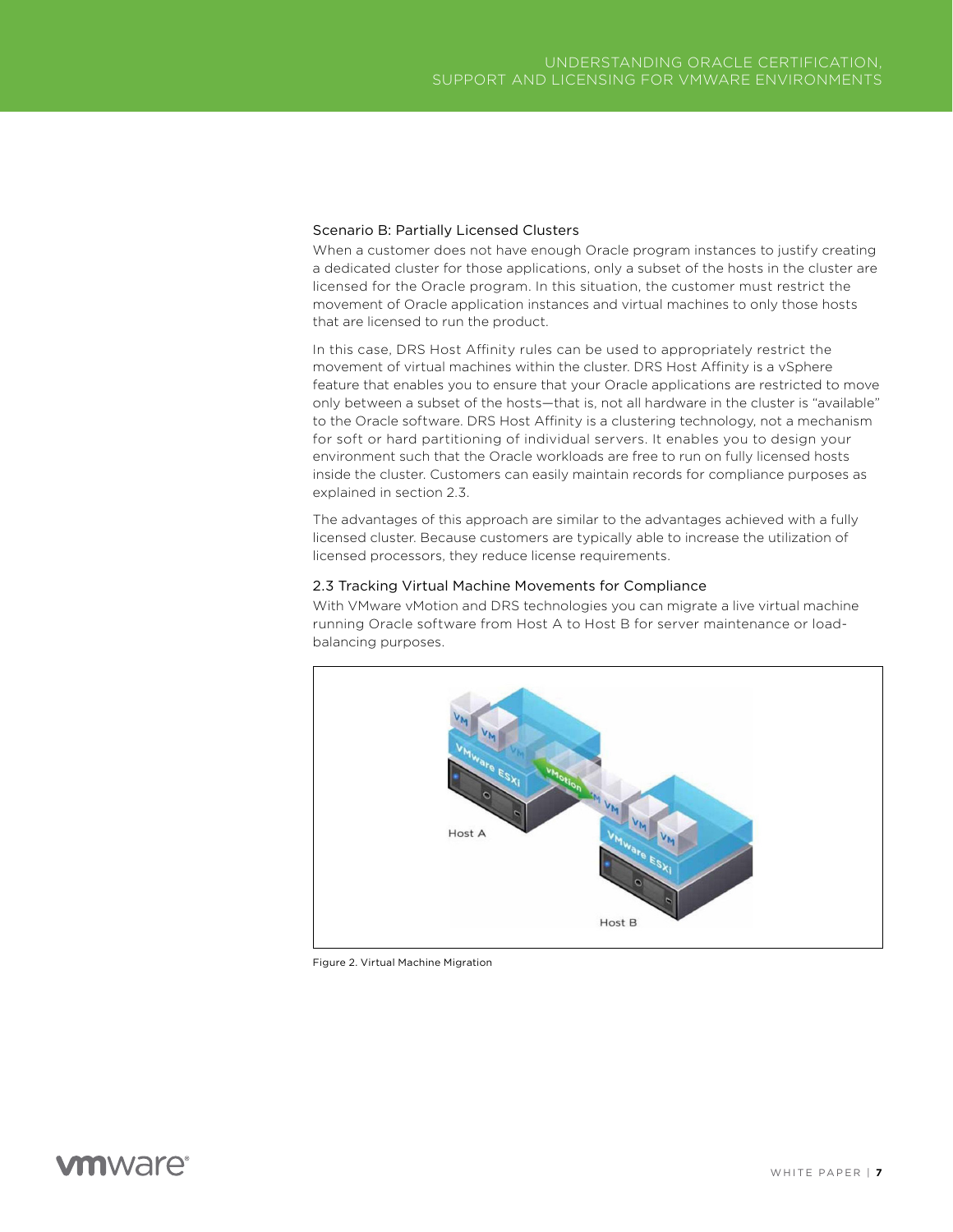Take the example of a single Oracle program virtual machine with Oracle software contained in a VMDK specific to the virtual machine. vMotion of the virtual machine transfers the Oracle license to the target host. This is because a virtual machine is never executing on more than one vSphere host in any given moment.

However, simultaneous vMotion of multiple virtual machines running the same Oracle program will involve the virtual machines being spread across both hosts for some moments. In such instances you should ensure that the migration occurs between fully licensed hosts by using vSphere capabilities such as DRS Host Affinity—that is, both Host A and Host B must be fully licensed hosts from an Oracle licensing perspective (as described in section 2.1). Alternatively, transfer the license by shutting down all the Oracle program virtual machines on the source host and cold move them to the target host.

VMware vCenter Server® generates several migration log files maintained at /var/log/ vmware/hostd.log and /vmfs/volumes/datastore/vm/vmware.log that can be leveraged to track and record such virtual machine movements across hosts for compliance purposes. Additionally, VMware provides an extensive open API that allows compliance tools to generate user-friendly reports using this data. In particular, VMware vRealize® Configuration Manager™ provides host-level change-tracking mechanisms that enable you to record virtual machine movements across hosts. Since this host-level change tracking leverages an open API, third-party configuration-management solutions may also provide some of this functionality for VMware environments.

### 2.4 Oracle's Asserted Definition of "Installed"

The Oracle License and Services Agreement, Oracle's self-described standard agreement for licensing its products and services, states:

"Processor: shall be defined as all processors where the Oracle programs are installed and/or running." (OLSA\_V121510\_US\_OPN, [http://web.archive.org/](http://web.archive.org/web/20140930121522/http://www.nu-solutions.com/downloads/us-olsa-037355.pdf) [web/20140930121522/http://www.nu-solutions.com/downloads/us-olsa-037355.pdf](http://web.archive.org/web/20140930121522/http://www.nu-solutions.com/downloads/us-olsa-037355.pdf))

Whatever the logical imprecision of the phrase "installed and/or running," this definition of "Processor" clearly addresses conditions at a single, present moment in time and not on prospective conditions.

Yet, in recent litigation Oracle took the very different position that the definition of "Processor" encompasses what could happen in the future: The Mars v. Oracle action filed October 23, 2015 documents Oracle's assertion of the definition of "installed." The Declaration of Elouise Backer quotes Chad Russell, Corporate Counsel--Oracle's September 25, 2015 memo to Mars, Inc.'s Khaled Rabbani--General Counsel (p. 44) :

"Oracle programs are installed on any processors where the programs are available for use. Third party VMware technology specifically is designed for the purpose of allowing live migration of programs to all processors across the entire environment. Thus, Oracle Database Enterprise Edition is installed and available for use on every processor in a vCenter."

Given the apparent outcome of the dispute – plaintiff's motion for dismissal with prejudice was accepted - Oracle's overreach does not appear to have been effective.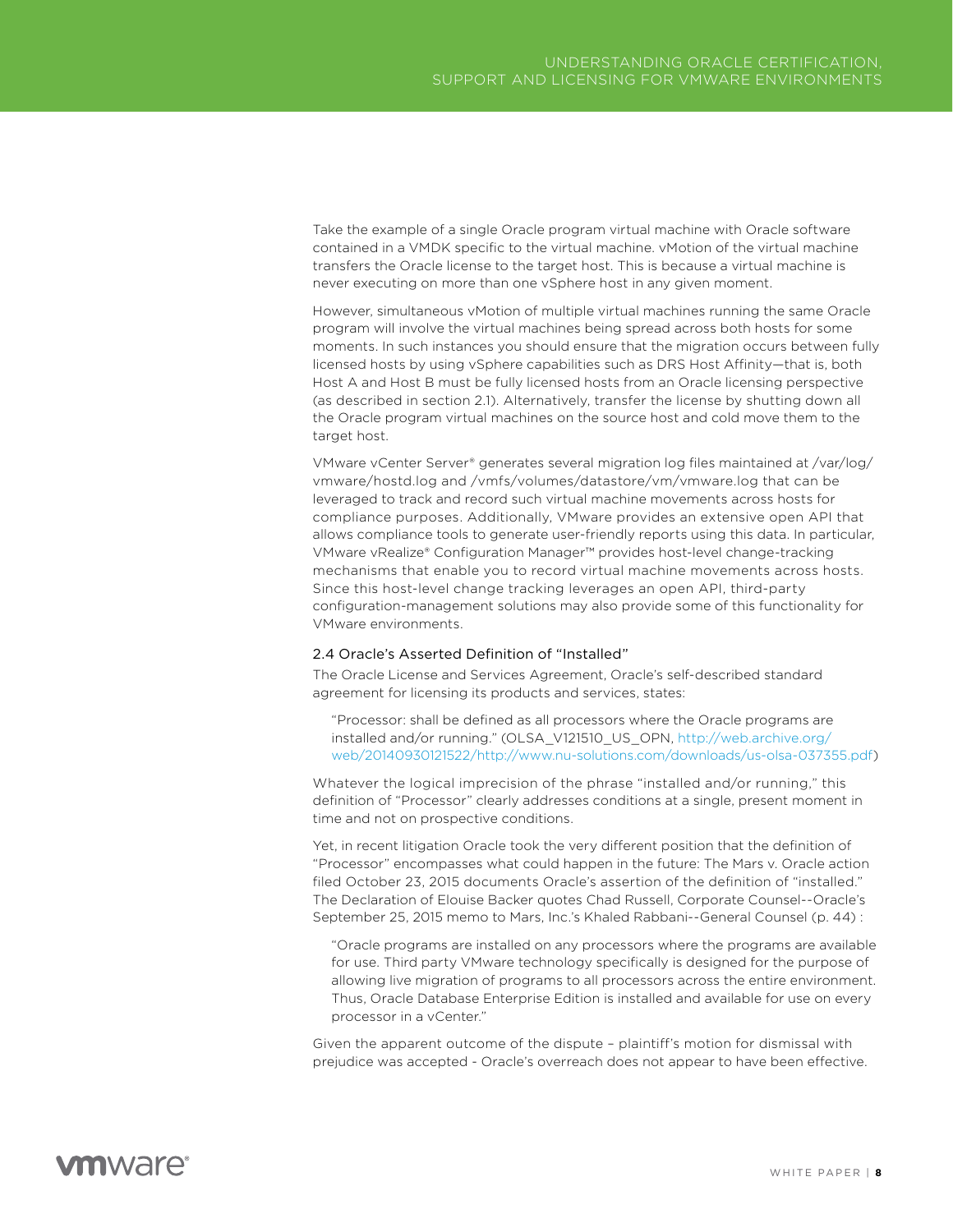We view the situation as follows: where there is no virtual machine with Oracle programs in an installed state on a given VMware host, it is not possible to run Oracle programs on that host without a configuration change. Oracle core technology software is not keyed. An enterprise has no licensing obligation on every workstation in its enterprise that it could install with products downloaded from the Oracle Partner Network prior to actually having done so. Similarly, there is no licensing obligation for any vSphere server in a vSphere Cluster, vCenter, or VMware enterprise that Oracle software virtual machines could run on at some future point but as of yet have not been migrated to or installed on. That holds true regardless of vSphere's progressively-enhanced ability to vMotion within a vCenter or the entire VMware enterprise.

That both vSphere and the Oracle Technology Network are designed to facilitate the availability of Oracle programs does not induce a licensing event in and of itself. What mechanisms may or may not be in place to prohibit the installation and/or running of Oracle programs is irrelevant to the actual occurrence of a licensing event.

Oracle's prospective vSphere licensing claim is a consistent component of its audits. The claim often first manifests itself in Oracle's request for vSphere server specifications beyond those the licensee actually has installed. The Oracle audit report's inflation of the licensee's alleged compliance gap can range between substantial and astronomical. Preparation should reduce fear of an audit. Licensees that are uncertain about how to meet their compliance obligations to Oracle may consider engaging the services of a qualified Oracle licensing consultancy and/or law firm. Licensees that have leveraged vSphere as a key strategic consolidation component may view an audit notice as an indication of their licensing efficiency.

#### 2.5 Soft Partitioning Server Cores Using VMware CPU Affinity

The vSphere Resource Management Guides for ESXi 5.5 and ESXi 6.0 contain a detailed description of core affinity configuration under the heading 'Using CPU Affinity.' In addition, the 2016 Knowledge Base article [https://kb.vmware.com/](https://kb.vmware.com/kb/2145719) [kb/2145719](https://kb.vmware.com/kb/2145719) describes the technology behind CPU Affinity to exquisite detail.

ESXi CPU-affinity restricts the Virtual machine processing and therefore any and all software running within that VM to the respective cores assigned to the VM. The VM is isolated to running on those assigned cores and therefore the Oracle software only needs to be licensed for that subset. CPU Affinity exactly respects assigned core boundaries and has done so in previous versions.

By using CPU Affinity, you can license only those cores in a server that are actually required for a particular workload, instead of licensing all of the cores. There are tradeoffs in doing this, so we encourage a careful study of the CPU Affinity considerations described in the vSphere Resource Management Guide as well as section 4.1.4 of the House of Brick paper Licensing Databases on EMC and VMware Technology referenced herein and as published in the vSphere Resource Management Guide.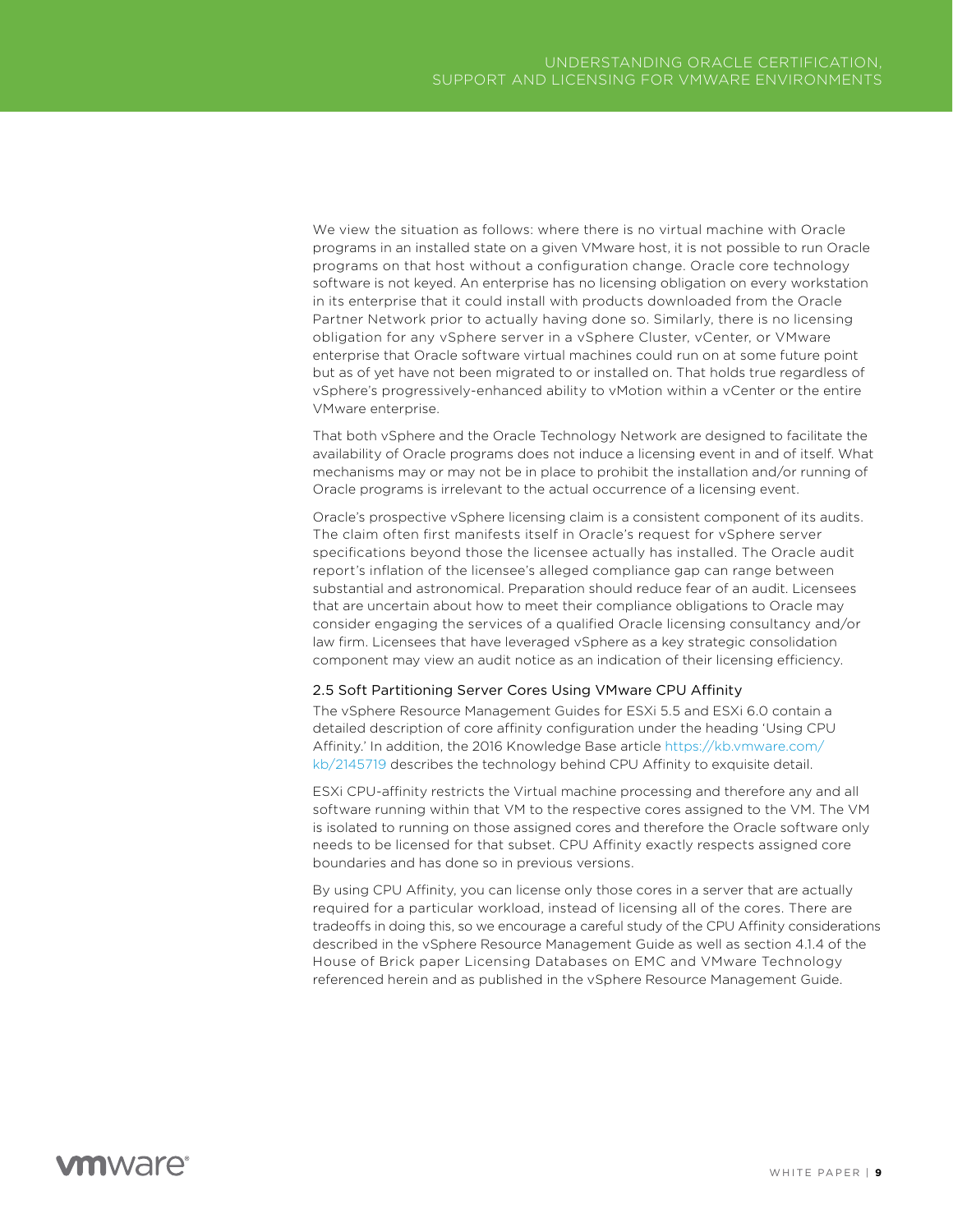## 2.6 Oracle Licensing Example

Figures 3 and 4 depict a real customer scenario. In this case, the customer had to decide between deploying Oracle on dedicated physical servers or on a vSphere cluster. By deploying on a vSphere cluster, Oracle licensing costs were reduced by half, from a total of \$1,520,000 to \$760,000.



Figure 3. Physical Configuration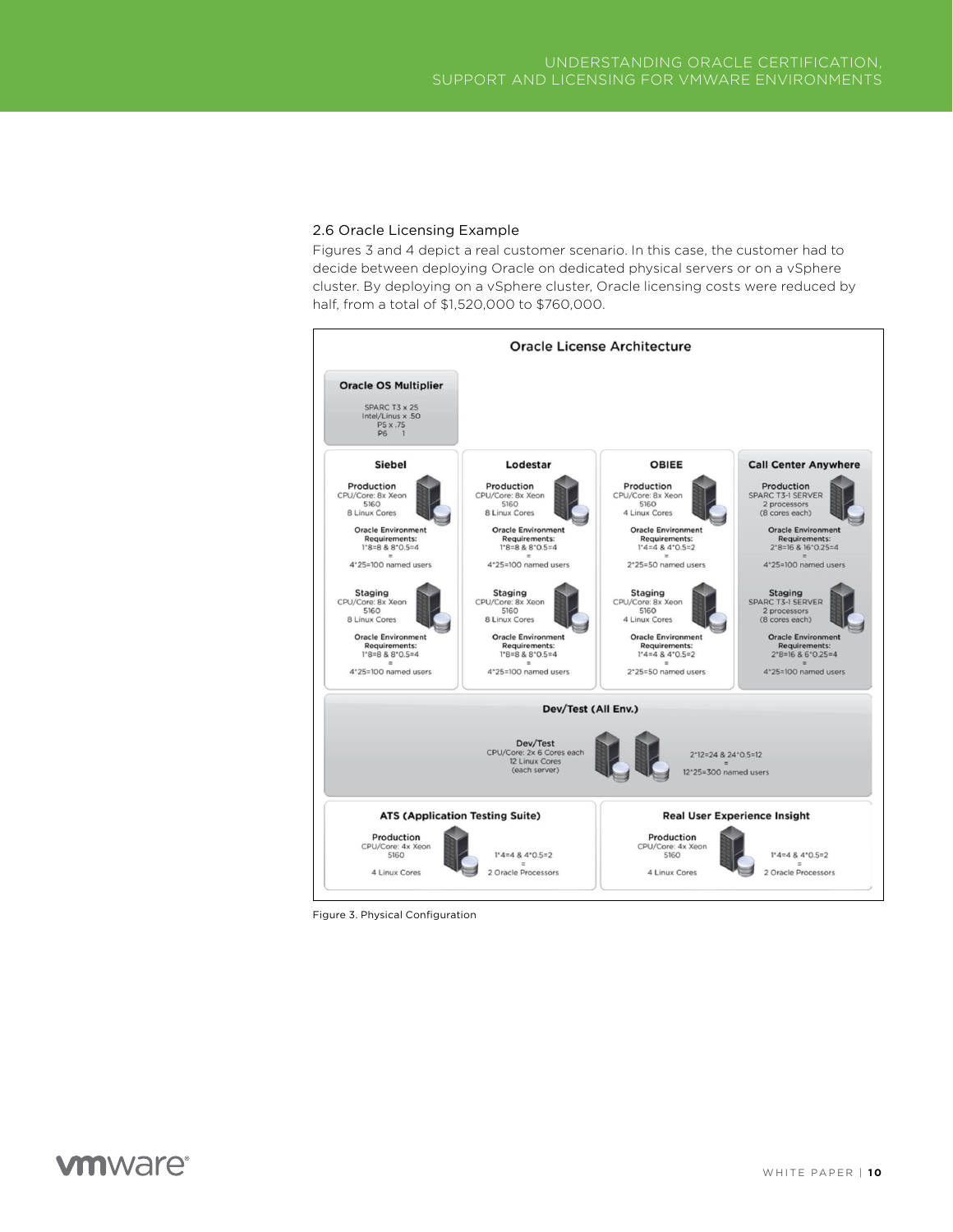

Figure 4. Virtual Configuration with VMware Source: Anthony Rivieccio, Virtualization Architect, ProSys

The following table compares costs associated with the physical and virtual configurations shown in Figures 3 and 4.

| ORACLE DATABASE LICENSINGIN PHYSICAL<br><b>CONFIGURATION</b> | ORACLE DATABASE LICENSING IN VIRTUAL<br><b>CONFIGURATION WITH VMWARE</b> |
|--------------------------------------------------------------|--------------------------------------------------------------------------|
| Total cores = $64$                                           | Total cores = $32$                                                       |
| Total cores $\times$ .50 (Intel multiplier) = M              | Total cores $\times$ .50 (Intel multiplier) =                            |
| $M \times $47,500 =$ total licensing cost                    | $M \times $47,500 =$ total licensing cost                                |
| $M = 32 \times $47.500$                                      | $M = 16 \times $47.500$                                                  |
| Total licensing $cost = $1,520,000$                          | Total licensing $cost = $760,000$                                        |

Table 2. Comparison of Oracle Licensing in Physical and Virtual Configurations

### 2.7 Licensing Oracle on vSphere in Public Clouds

Most public cloud environments will need to provide Oracle on vSphere customers dedicated servers so as to make the running Oracle program virtual machines manageable and viable from an Oracle licensing perspective. Examples of such public cloud environments:

- The VMware Cloud™ on Amazon AWS consists of dedicated servers per customer outside of the Oracle licensing-privileged Amazon EC2 cloud.
- VMware vCloud® Air™ (with OVH as of April 2017)
- IBM SoftLayer

In such dedicated server, public cloud offerings, Oracle licensing privileges are the same as on-premises vSphere environments.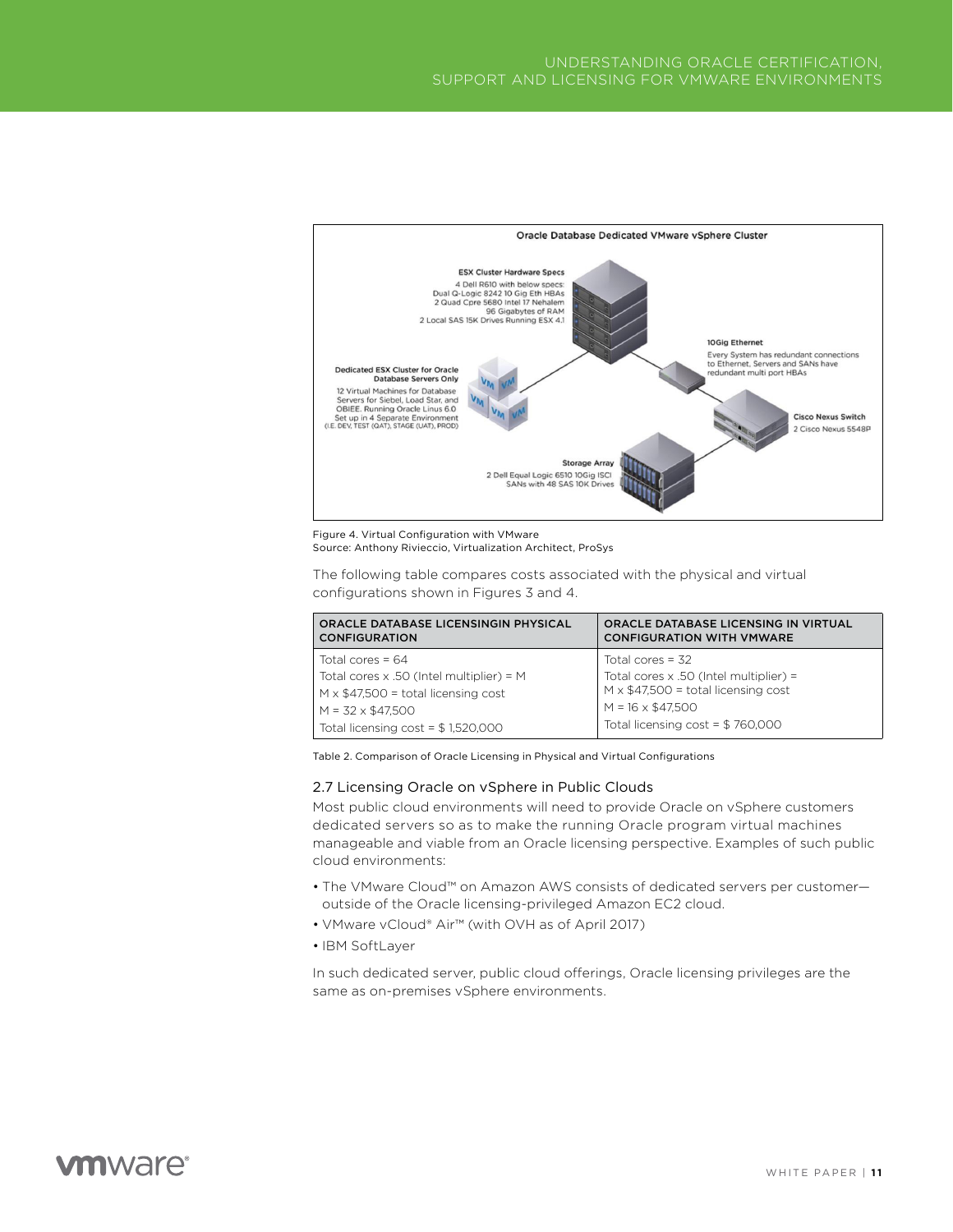#### <span id="page-11-0"></span>RESOURCES

Visit the VMware Business-Critical Applications page for more details on virtualizing Oracle: [http://www.vmware.com/](http://www.vmware.com/solutions/business-critical-apps/oracle-virtualization.html) [solutions/business-critical-apps/](http://www.vmware.com/solutions/business-critical-apps/oracle-virtualization.html) [oracle-virtualization.html](http://www.vmware.com/solutions/business-critical-apps/oracle-virtualization.html)

#### **Read customer success story:**

University of British Columbia [http://www.vmware.com/files/pdf/](http://www.vmware.com/files/pdf/customers/11Q1_University_of_British_Columbia_Case_Study.pdf) [customers/11Q1\\_University\\_of\\_](http://www.vmware.com/files/pdf/customers/11Q1_University_of_British_Columbia_Case_Study.pdf) [British\\_Columbia\\_Case\\_Study.pdf](http://www.vmware.com/files/pdf/customers/11Q1_University_of_British_Columbia_Case_Study.pdf)

Download the Oracle Databases on VMware Best Practices Guide: [http://www.vmware.com/content/](http://www.vmware.com/content/dam/digitalmarketing/vmware/en/pdf/solutions/vmware-oracle-databases-on-vmware-best-practices-guide.pdf) [dam/digitalmarketing/vmware/](http://www.vmware.com/content/dam/digitalmarketing/vmware/en/pdf/solutions/vmware-oracle-databases-on-vmware-best-practices-guide.pdf) [en/pdf/solutions/vmware-oracle](http://www.vmware.com/content/dam/digitalmarketing/vmware/en/pdf/solutions/vmware-oracle-databases-on-vmware-best-practices-guide.pdf)[databases-on-vmware-best](http://www.vmware.com/content/dam/digitalmarketing/vmware/en/pdf/solutions/vmware-oracle-databases-on-vmware-best-practices-guide.pdf)[practices-guide.pdf](http://www.vmware.com/content/dam/digitalmarketing/vmware/en/pdf/solutions/vmware-oracle-databases-on-vmware-best-practices-guide.pdf)

It should be noted, however, that Oracle's Licensing Oracle Software in the Cloud Computing Environment policy document describes privileged licensing granted to Amazon AWS Elastic Compute Cloud (EC2), Amazon Relational Database Service (RDS), and Microsoft Azure. The policy purports to license virtual cores in these privileged public cloud environments rather than all cores on underlying hosts. Although the policy document is not referenced by Oracle contract templates, Oracle appears to have interacted consistently with respect to the extra-contractual privileges the policy grants.

#### 2.8 Third Party Expertise on Oracle on vSphere Licensing

The white paper ["Database licensing on VMware and EMC technology"](http://houseofbrick.com/whitepaper-database-licensing/) discusses licensing of popular brands of relational databases. VMware mentions it here for the purpose of providing substantial supplemental information with respect to licensing Oracle on VMware. The paper was authored by House of Brick Technologies and partially funding by Dell/EMC Corporation and VMware Corporation.

# Summary

- Oracle chooses not to certify any third-party virtualization product or hardware that sits below the operating system. As in the physical world, the lack of certification should not limit customers' choice of virtualization platform. As long as the OS is certified by Oracle and supported by VMware, customers can run Oracle on VMware with the same level of confidence as on physical systems.
- Oracle has an official support statement for VMware. Many VMware customers are successfully running Oracle on VMware vSphere while receiving the level of support they require from Oracle.
- As long as Oracle software runs on fully licensed processor cores, customers should be able to comply with Oracle's requirements. In particular, DRS Host Affinity rules can be used to run Oracle on a subset of the hosts within a cluster. In many cases, customers can use vSphere to achieve substantial licensing savings.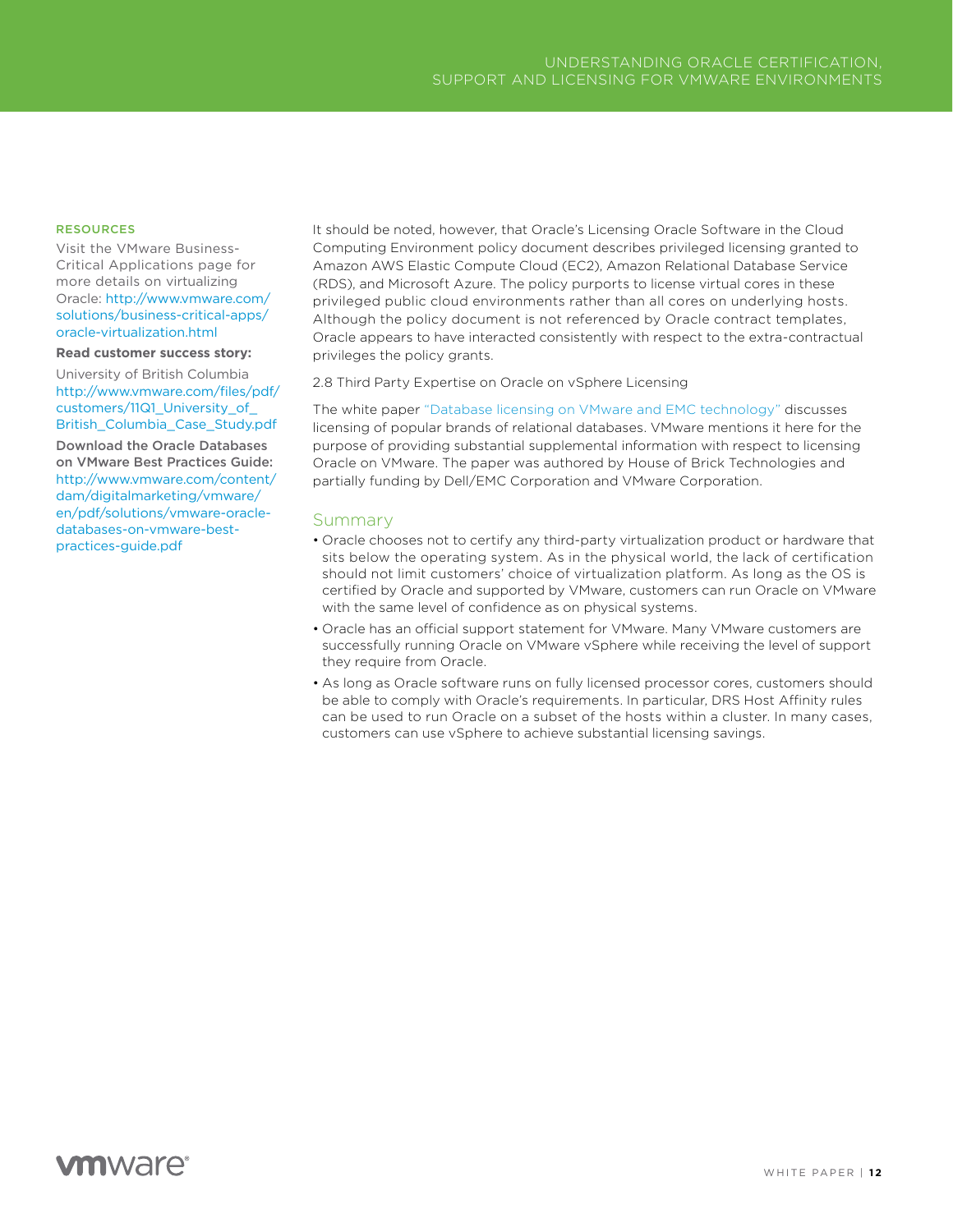# <span id="page-12-0"></span>Appendix 1: VMware Advantage

Over the past decade, VMware has emerged as the industry's leading virtualization platform. Today, more than 500,000 customers have chosen to build their virtual and cloud infrastructures on vSphere, trusting their mission-critical applications and production environments to the advanced capabilities and reliability that only vSphere provides.

VMware vSphere 6 delivers enhanced scalability with 128-way VMware Virtual Symmetric Multiprocessing, increased I/O performance, and additions of brand-new, industry-first capabilities such as Profile-Driven Storage, Storage DRS and vSphere Auto Deploy that Oracle VM just cannot match. Independent industry experts agree that vSphere 4 had "at least a 5-year pure technology lead" over competing virtualization platforms. With the release of vSphere 6, that gap widened even further.

As you make infrastructure decisions, consider how virtualization and cloud computing is transforming your datacenter into a seamless pool of dynamic resources. Creating sub-optimized silos of technology fails to deliver the true benefits of virtual infrastructure, such as dynamic resource allocation, built-in availability, automated disaster recovery and intelligent policy management.



Figure 5. Evolution of the Datacenter

#### Hypervisor Architectures Do Matter

The VMware purpose-built, thin hypervisor is designed for virtualization. Oracle VM is based on the Xen hypervisor, which relies on a general-purpose operating system in the "parent partition." This mixed architecture introduces reliability concerns, because the parent OS has a much larger attack surface and becomes a single point of failure. The far thinner VMware vSphere hypervisor architecture removes dependence on a general-purpose OS in the virtualization layer and requires no patching or maintenance to secure the generic operating system code that has nothing to do with virtualization.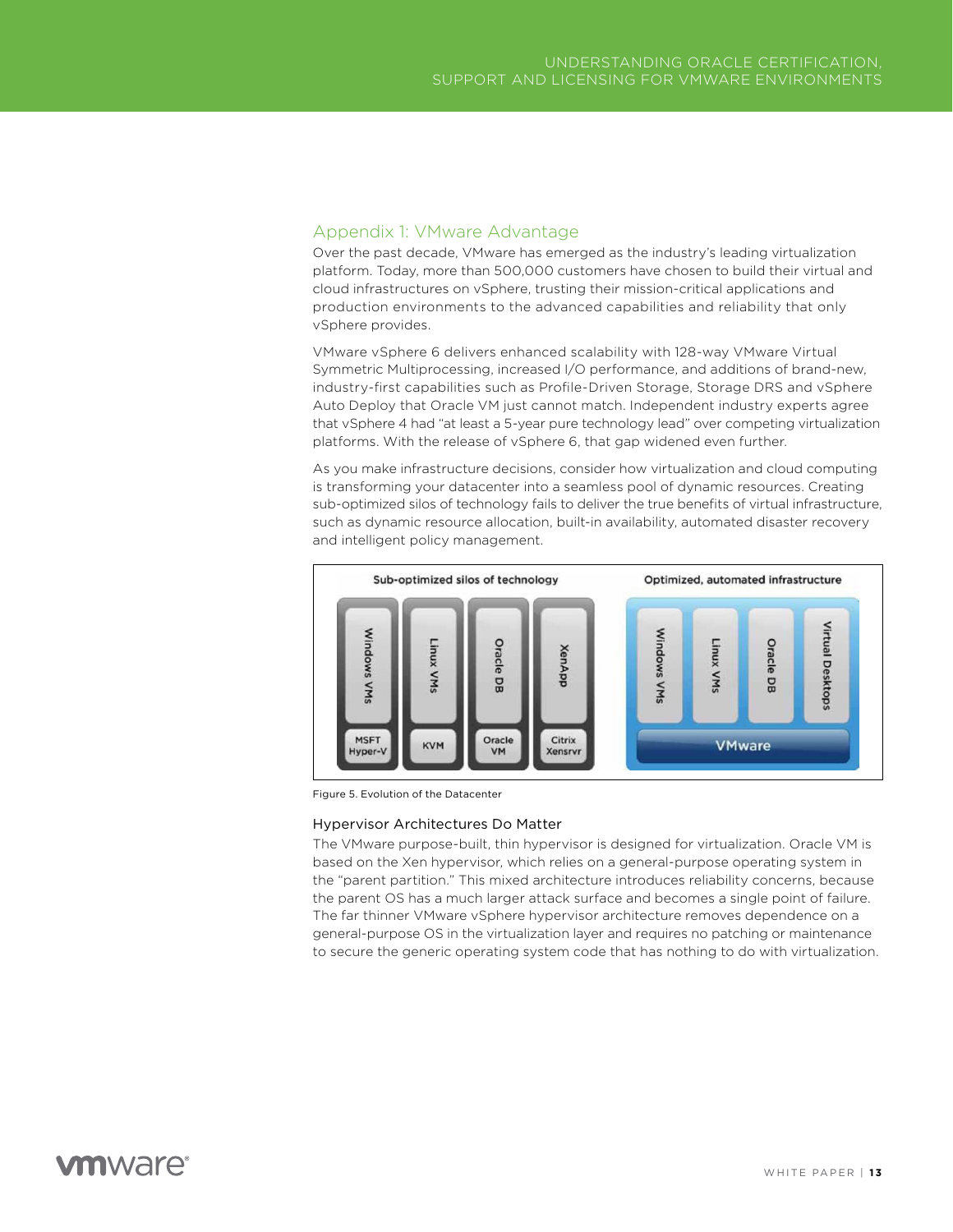

Figure 6. Hypervisor Architectures Matter

Oracle VM also uses an indirect I/O design that routes all virtual machine network and storage traffic through the parent OS. Rather than relying on I/O drivers known to be the least reliable component of a general-purpose OS, vSphere uses a direct I/O design that avoids bottlenecks by connecting virtual machines to host hardware with drivers embedded in the hypervisor. The drivers are specifically hardened and optimized for virtualization.



| <b>DIFFERENTIATORS</b>    | <b>VMWARE ARCHITECTURE</b>                                                                                                                                            | <b>ORACLE VM ARCHITECTURE</b>                                                                                                                     |
|---------------------------|-----------------------------------------------------------------------------------------------------------------------------------------------------------------------|---------------------------------------------------------------------------------------------------------------------------------------------------|
| Hypervisor disk footprint | True, thin hypervisor with no<br>general- purpose OS<br>Impact: far smaller code size<br>means extremely high reliability.<br>fewer vulnerabilities, less<br>patching | Relies on Linux in dom0<br>management partition<br>Impact: more code to patch<br>and secure; introduces single<br>point of failure                |
| Driver model              | Direct, purpose-built drivers in<br>hypervisor<br>Impact: more efficient I/O path;<br>utilizes drivers                                                                | Indirect I/O handled by generic<br>drivers in management OS<br>Impact: I/O bottlenecks; single<br>point of failure from non-<br>optimized drivers |

Table 3. Architecture Comparison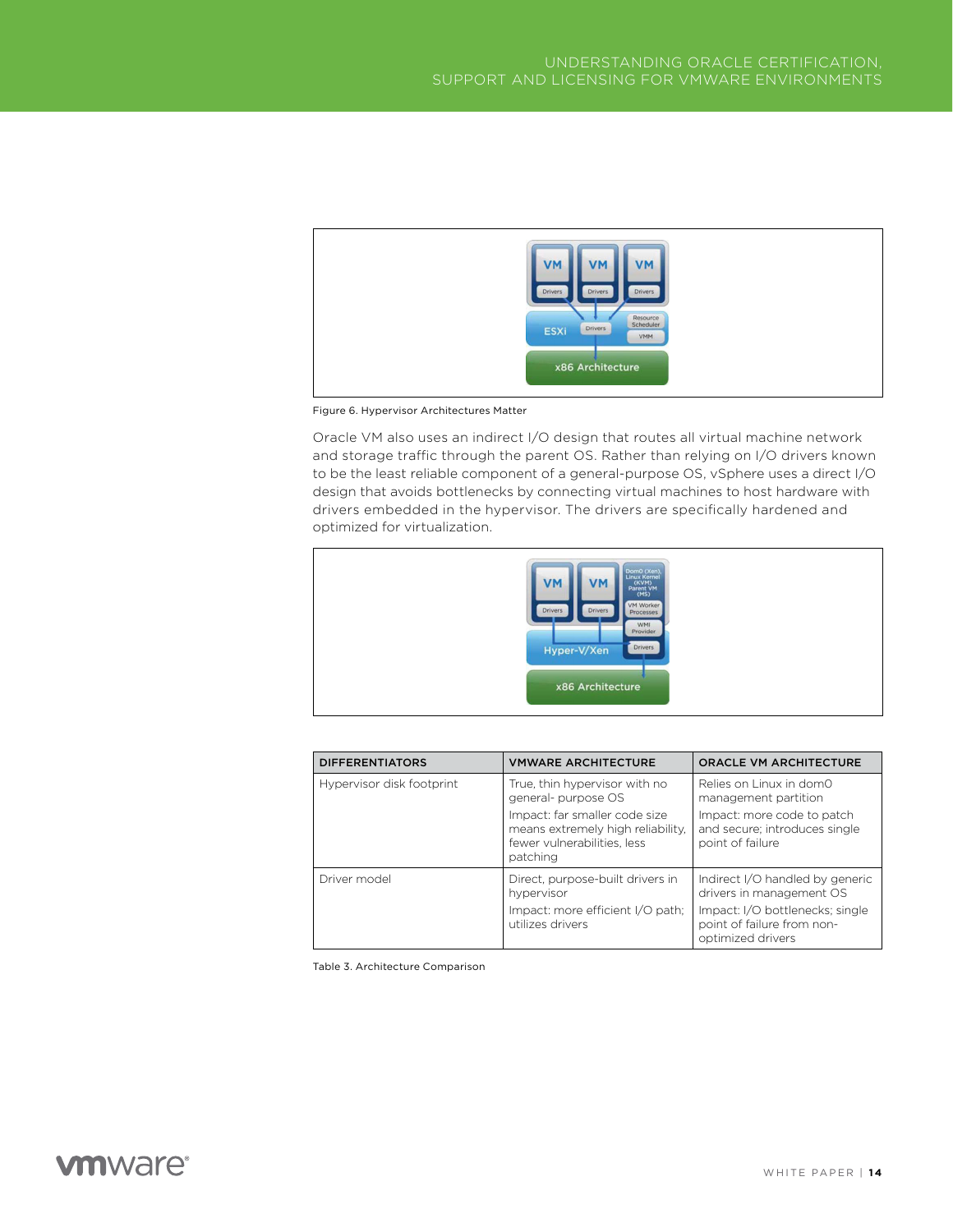# <span id="page-14-0"></span>Appendix 2: Oracle Support for Oracle Products Running on VMWare

### MyOracleSupport Note 249212.1

Support Position for Oracle

Products Running on VMware Virtualized Environments [ID 249212.1]

Modified08-NOV-2010 Type ANNOUNCEMENT Status PUBLISHED

Purpose

Explain to customers how Oracle supports our products when running on VMware Scope & Application

- For Customers running Oracle products on VMware virtualized environments.
- No limitation on use or distribution.
- Support Status for VMware Virtualized Environments

Oracle has not certified any of its products on VMware virtualized environments. Oracle Support will assist customers running Oracle products on VMware in the following manner: Oracle will only provide support for issues that either are known to occur on the native OS, or can be demonstrated not to be as a result of running on VMware.

If a problem is a known Oracle issue, Oracle support will recommend the appropriate solution on the native OS. If that solution does not work in the VMware virtualized environment, the customer will be referred to VMware for support. When the customer can demonstrate that the Oracle solution does not work when running on the native OS, Oracle will resume support, including logging a bug with Oracle Development for investigation if required.

If the problem is determined not to be a known Oracle issue, we will refer the customer to VMware for support. When the customer can demonstrate that the issue occurs when running on the native OS, Oracle will resume support, including logging a bug with Oracle Development for investigation if required.

NOTE: Oracle has not certified any of its products on VMware. For Oracle RAC, Oracle will only accept Service Requests as described in this note on Oracle RAC 11.2.0.2 and later releases.

Reprint of Oracle policy. Not authored by VMware.

[https://www.vmware.com/files/pdf/solutions/oracle/VMware-Oracle-Support-](https://www.vmware.com/files/pdf/solutions/oracle/VMware-Oracle-Support-Affirmation.pdf)[Affirmation.pdf](https://www.vmware.com/files/pdf/solutions/oracle/VMware-Oracle-Support-Affirmation.pdf)

<https://www.vmware.com/support/policies/oracle-support>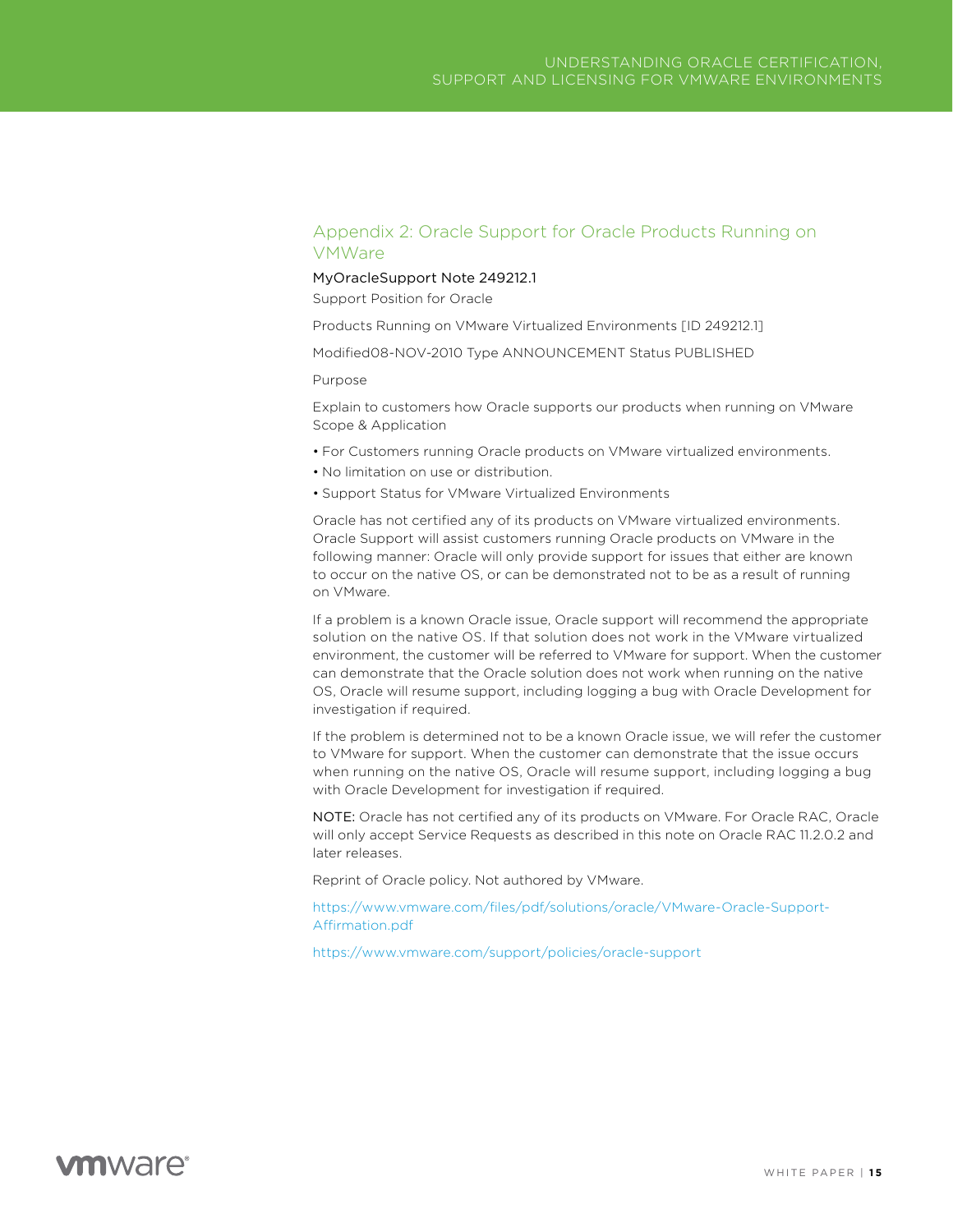# <span id="page-15-0"></span>Appendix 3: VMware Support for Oracle Products Running on VMware

## VMware Oracle Support

VMware is committed to the success of its customers in deploying simplified, costeffective, and better Information Technology services. To further this, we recently announced expanded support for Oracle Database technical issues with the VMware vSphere platform. This expanded technical support is driven by our VMware customers' choice to deploy increasing amounts of their Oracle Database software with VMware products.

This expanded support is targeted at Oracle Database usage "above and below" vSphere, where the Oracle database is:

- used as a data store for VMware products
- run within a virtual machine on vSphere/ESX™
- VMware Oracle Support provides customers the following new advantages as part of the existing Support and Subscription contract at no additional charge:
- Total ownership of Oracle Database technical issues reported to VMware Support
- Access to a team of Oracle DBA resources within VMware Support to troubleshoot related to Oracle Databases used as a data store or run within a VM
- Performance tuning and best practices related to Oracle Database used as a data store or run within a VM
- Faster resolution of technical issues in VMware environments via a collaborative support arrangement between VMware Support and Oracle Support

### Total Ownership

VMware Support will accept accountability for any Oracle-related issue reported by a customer. By being accountable, VMware Support will drive the issue to resolution regardless of which vendor (VMware, Oracle, or others) is responsible for the resolution. In most cases, reported issues can be resolved via configuration changes, bug fixes, or feature enhancements by one of the involved vendors.

In the rare situation that another vender is unable or unwilling to provide a satisfactory technical resolution, VMware Support will immediately notify the customer, assist in escalation and explore other potential technical workarounds with the customer.

VMware will also assist its customers with technical issues for other Oracle software products, besides the Oracle Database and provide similar escalation assistance if needed.

Besides technical assistance, VMware Support will advocate on the customer's behalf to:

- Provide any relevant evidence that virtualization does not play a part in the Oracle product technical problem
- Engage Oracle Support in resolving the customer's technical issue, escalating management attention as appropriate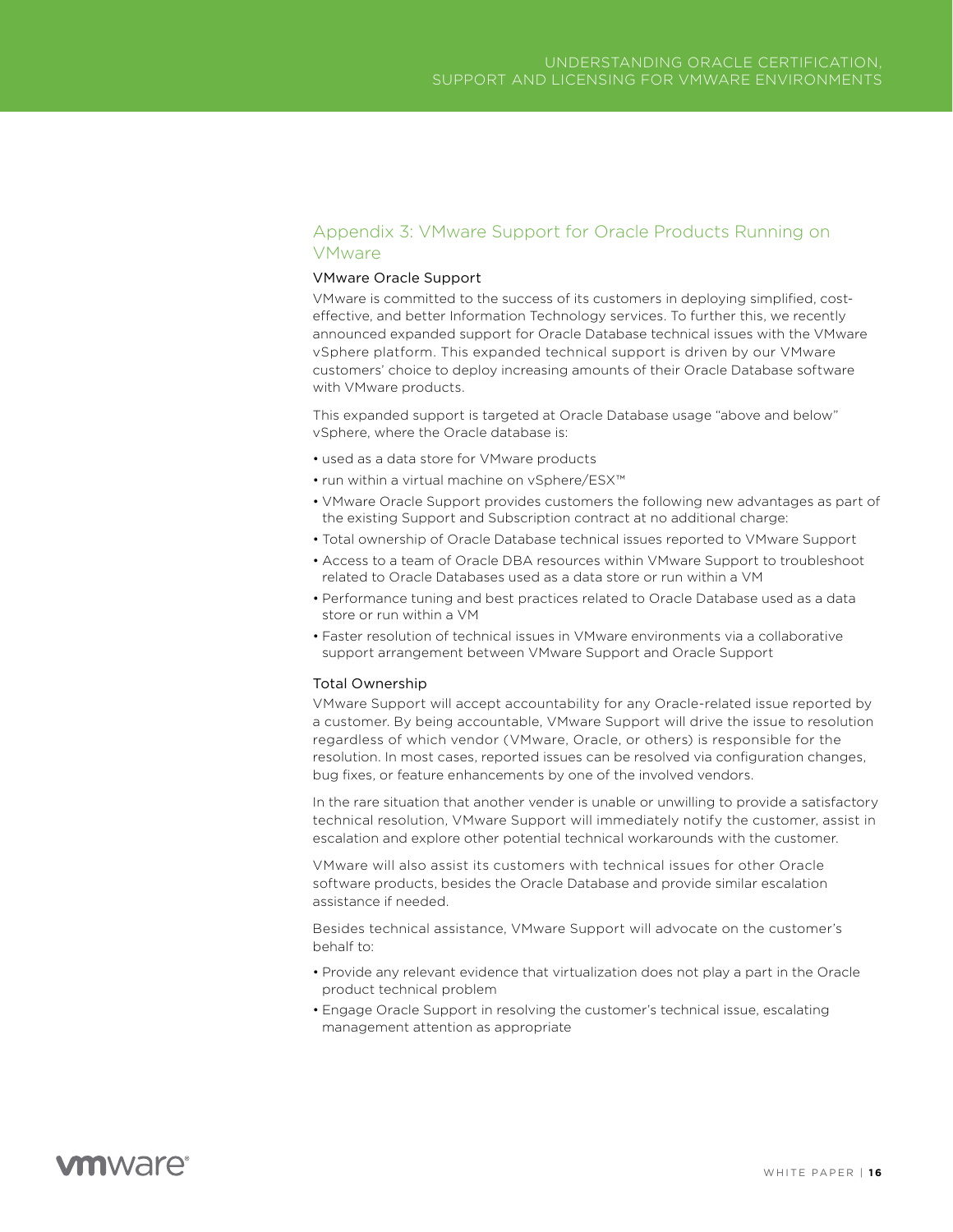### Summary

VMware's business mission is to reduce complexity, lower costs, and improve information technology service delivery for customers. This extended support perform delivers this, by driving resolution of customer technology issues that involve multiple product venders. VMware is committed to its customers' success and supports their choice to run Oracle software in modern, virtualized environments.

By case number:

- 4. Complete the anti-robot test
- 5. Enter case number cgc15548606 and click Submit

- 1. <http://www.sfsuperiorcourt.org>
- 2. Click on Online Services
- 3. Click on Name Search Query
- 4. Complete the anti-robot test
- 5. Enter "Oracle"
- 6. Select the first entry "Oracle America, Inc."
- 7. Mars vs. Oracle filed October 23, 2015 is the first case listed
- ii [http://houseofbrick.com/wp-content/uploads/2017/02/Declaration\\_Backer\\_Mars-v-Oracle.pdf](http://houseofbrick.com/wp-content/uploads/2017/02/Declaration_Backer_Mars-v-Oracle.pdf).

<sup>i</sup> Access the filing as follows. Be aware that documents may only be downloaded from the Register of Actions via a Flash-enabled browser.

<sup>1.</sup> <http://www.sfsuperiorcourt.org>

<sup>2.</sup> Click on Online Services

<sup>3.</sup> Click on Case Number Query

By name search (as of the time of this writing):